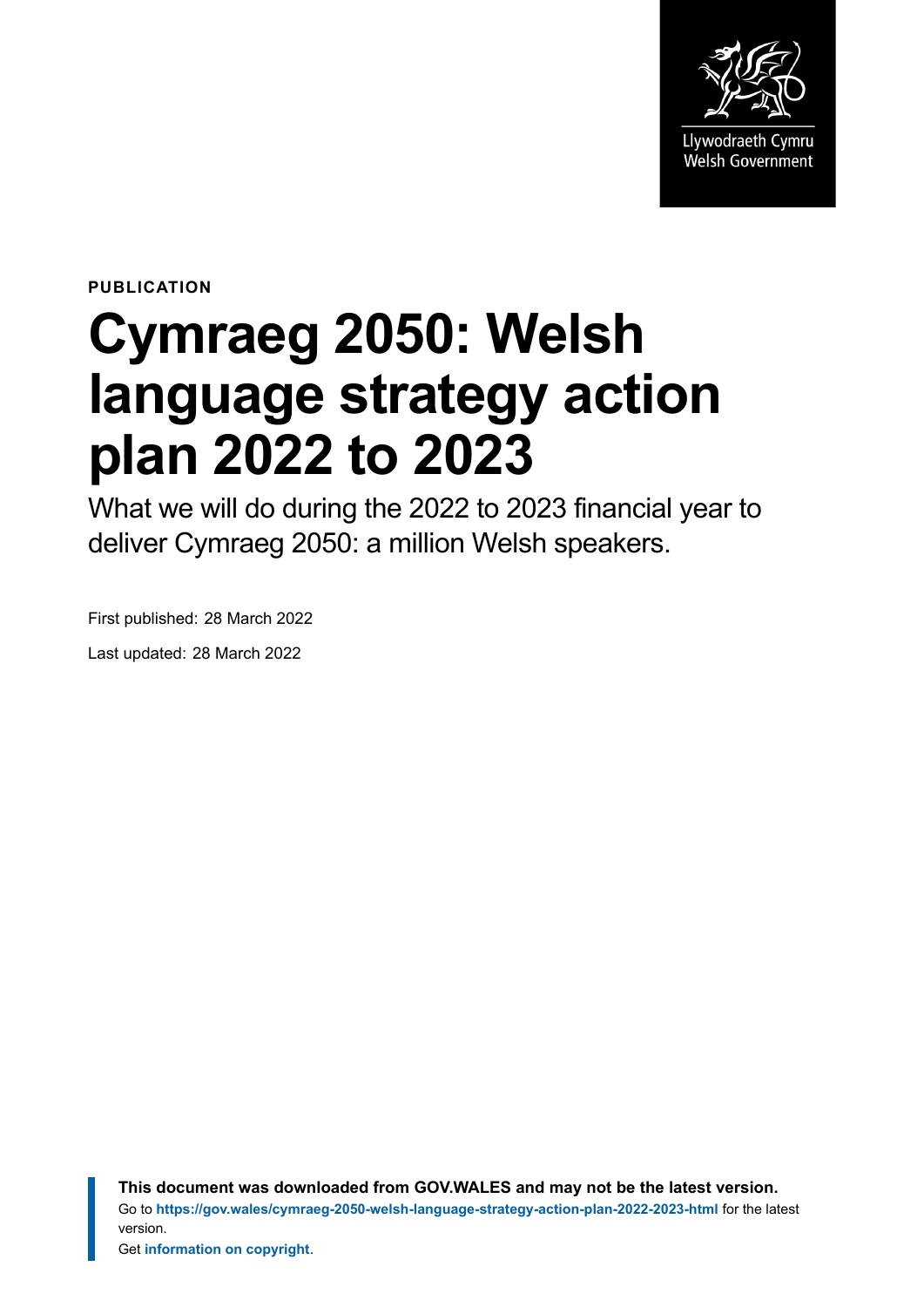# **Contents**

**[Introduction](#page-1-0)**

**[Background](#page-2-0)**

**[Areas of work](#page-3-0)**

# <span id="page-1-0"></span>**Introduction**

In July 2017, we published the Welsh Government's Welsh Language Strategy, **[Cymraeg 2050: a million Welsh speakers](https://gov.wales/sites/default/files/publications/2018-12/cymraeg-2050-welsh-language-strategy.pdf)[.](https://senedd.wales/Laid%20Documents/GEN-LD11108/GEN-LD11108-e.pdf)** We are now working to implement the '**[second of the strategy's work programmes](https://gov.wales/cymraeg-2050-work-programme-2021-2026-html)***'*, with the current Senedd term in mind (2021 to 2026). The Work Programme will be the basis of all our annual action plans until the next Senedd.

Section 78 of the Government of Wales Act 2006 places a duty on Welsh Ministers to publish an annual action plan explaining how they will implement the proposals outlined in their language strategy during each financial year. This is the action plan for 2022 to 2023.

In publishing this Plan for 2022 to 2023, we must acknowledge that the world has changed significantly since the launch of 'Cymraeg 2050': the United Kingdom has left the European Union and COVID-19 is still with us. This all presents various challenges in terms of our language, and also a number of opportunities that we will want to take advantage of in future. Our five-year Work Programme takes this context into consideration.

Since the publication of the 2021 to 2026 Work Programme, the Welsh Government has published its **[Programme for Government](https://gov.wales/sites/default/files/publications/2022-01/programme-for-government-update-december-2021.pdf)** and **[Co-operation](https://gov.wales/sites/default/files/publications/2021-11/cooperation-agreement-2021.pdf) [Agreement](https://gov.wales/sites/default/files/publications/2021-11/cooperation-agreement-2021.pdf)**. This Action Plan refers to many of the aims of these plans.

**This document was downloaded from GOV.WALES and may not be the latest version.** Go to **<https://gov.wales/cymraeg-2050-welsh-language-strategy-action-plan-2022-2023-html>** for the latest version.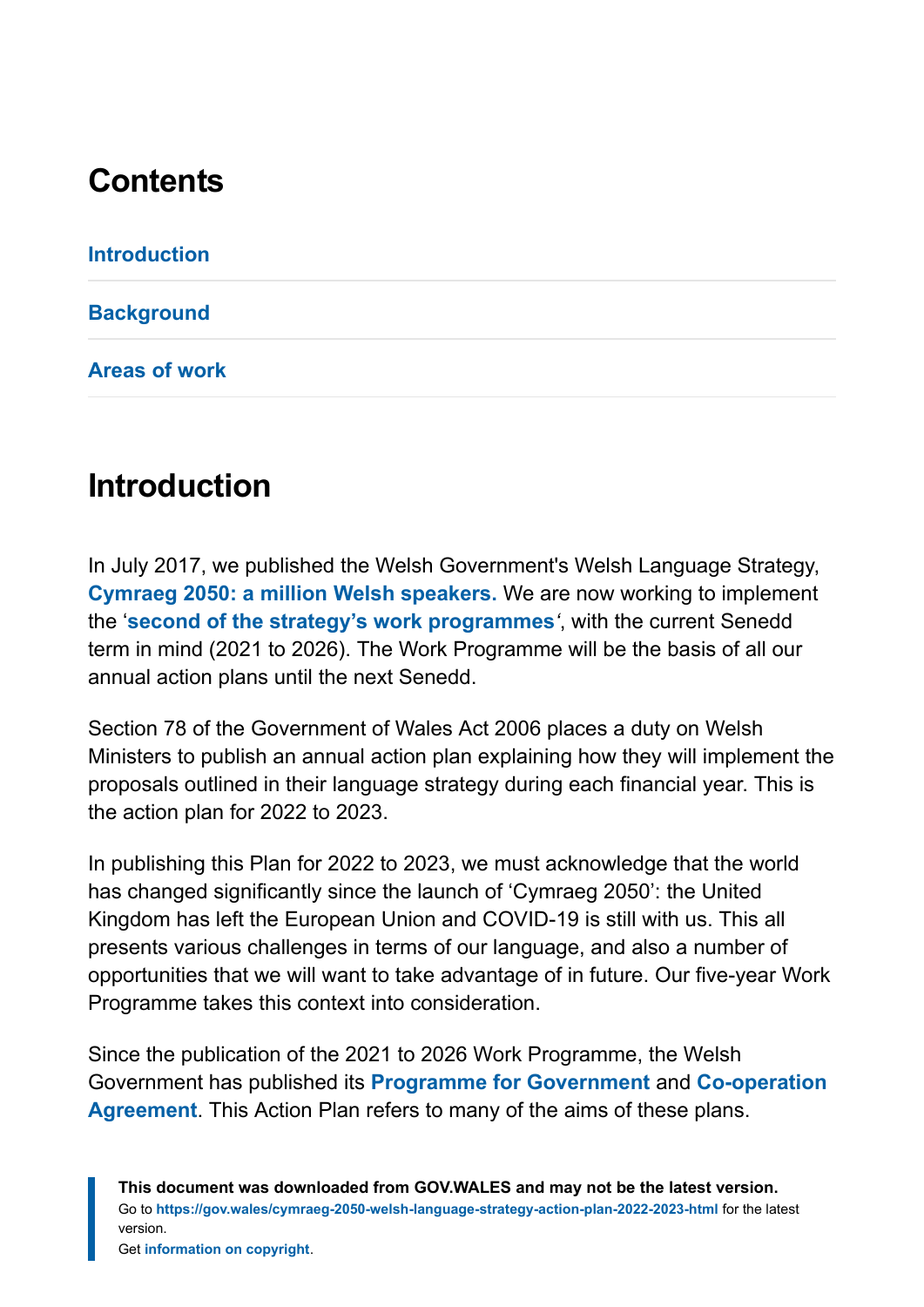The Office for National Statistics (ONS) is expected to publish the results of the 2021 Census in relation to the Welsh language between spring 2022 and spring 2023. Once published, we will be analysing the results in detail and will update the **[statistical trajectory](https://gov.wales/sites/default/files/publications/2018-12/welsh-speaker-estimates-2011-to-2050-technical-report.pdf)** published as part of the 'Cymraeg 2050 strategy'. We will also be reviewing our priorities as required*.* But our aim will remain the same – to work together to reach a million Welsh speakers and to double the daily use of our language.

# <span id="page-2-0"></span>**Background**

*'*Cymraeg 2050' contains two main targets:

- the number of Welsh speakers to reach 1 million by 2050
- the percentage of the population that speak Welsh daily, and can speak more than just a few words of Welsh, to increase from 10% (in 2013 to 2015) to 20% by 2050

These targets provide a clear narrative for us all in Wales, in Government, in the public sector and as citizens: the Welsh language belongs to us all – the responsibility for its future likewise falls on us all. In addition, all we do under this Plan embraces both the letter and spirit of the Well-being of Future Generations (Wales) Act 2015 specifically: 'A Wales of vibrant culture and thriving Welsh language'.

In order to realise this vision, 'Cymraeg 2050*'* is based on three strategic themes:

- 1. increasing the number of Welsh speakers
- 2. increasing the use of Welsh
- 3. creating favourable conditions infrastructure and context

We'll continue to focus on these principles as we work across the Government's policy areas, paying particular attention to:

• taking advantage of every opportunity to mainstream 'Cymraeg 2050' in all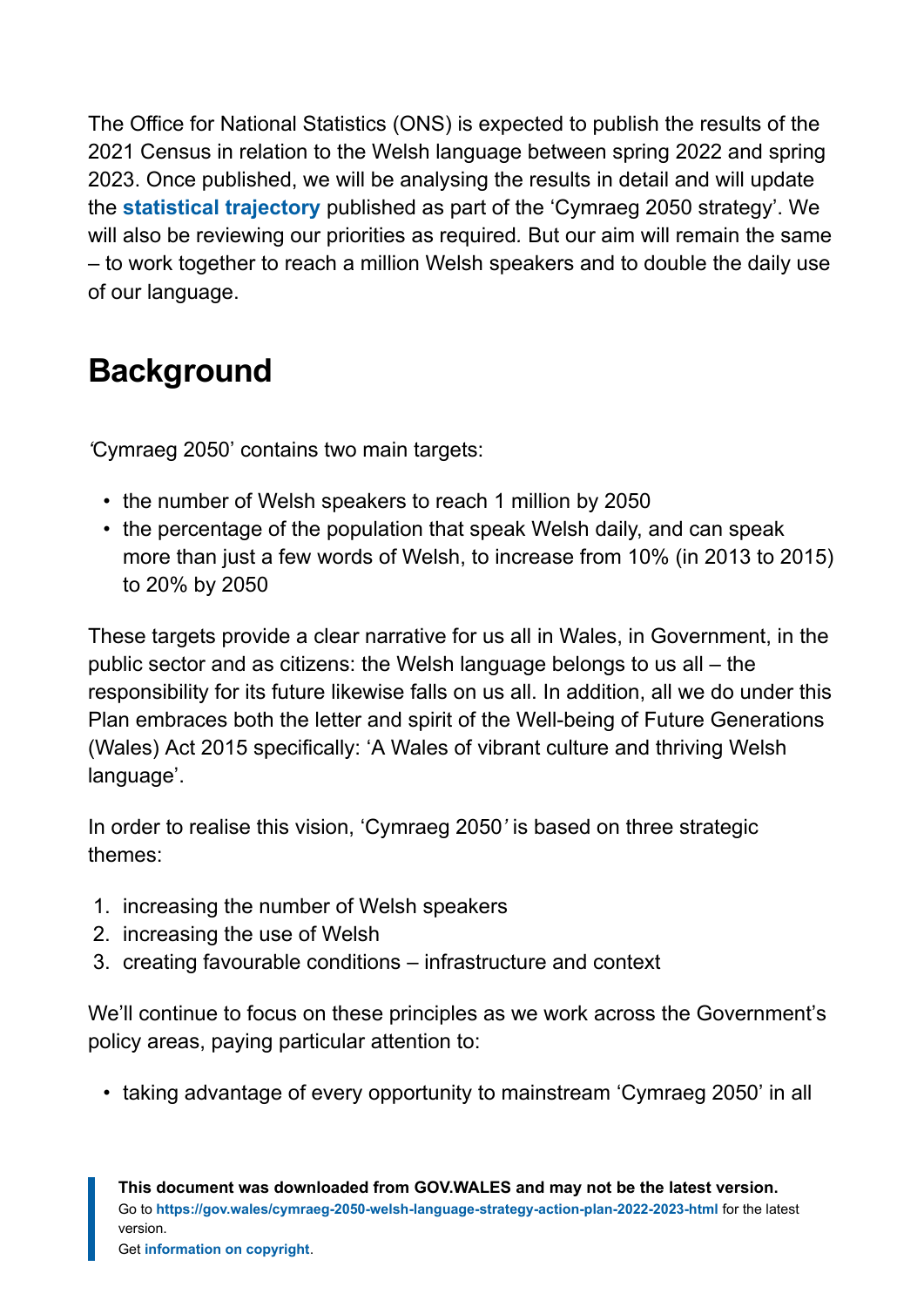Government portfolios

- the importance of ensuring that Welsh remains the main language spoken in communities in the west and north-west, where there is a high density of Welsh-speakers
- developing the Welsh-speaking workforce, especially in education
- maintain and create more Welsh-medium spaces
- creating bilingual citizens by offering opportunities for everyone of all ages to learn Welsh and use it regularly

# <span id="page-3-0"></span>**Areas of work**

# **Theme 1: increasing the number of Welsh speakers**

We'll develop a five-year strategy (2022 to 2027) to provide an overview of an individual's learning journey. It will consider the provision available within the various stages of lifelong learning (from the early years, statutory education and post-compulsory education, to the workplace and the community), and will identify priorities in order to increase the number of children, young people and adults who have access to provision and succeed in becoming bilingual citizens.

# **The early years**

We'll continue to work with Mudiad Meithrin to expand Welsh-medium nursery provision across Wales in order to provide a route into Welsh-medium education for as many children as possible. To support this, we'll continue to develop the early years' workforce.

The Cymraeg for Kids programme will continue to support parents to use Welsh with their children, and to choose Welsh-medium childcare and education.

We'll continue to implement our **[National Policy on Welsh language](https://gov.wales/sites/default/files/publications/2021-01/national-policy-on-welsh-language-transmission-and-use-in-families.pdf) [transmission and use in families](https://gov.wales/sites/default/files/publications/2021-01/national-policy-on-welsh-language-transmission-and-use-in-families.pdf)**. The aim is to help those who are able to speak Welsh to do so with their children, and to help those who lack confidence or who have not spoken Welsh for a long time to understand that they too can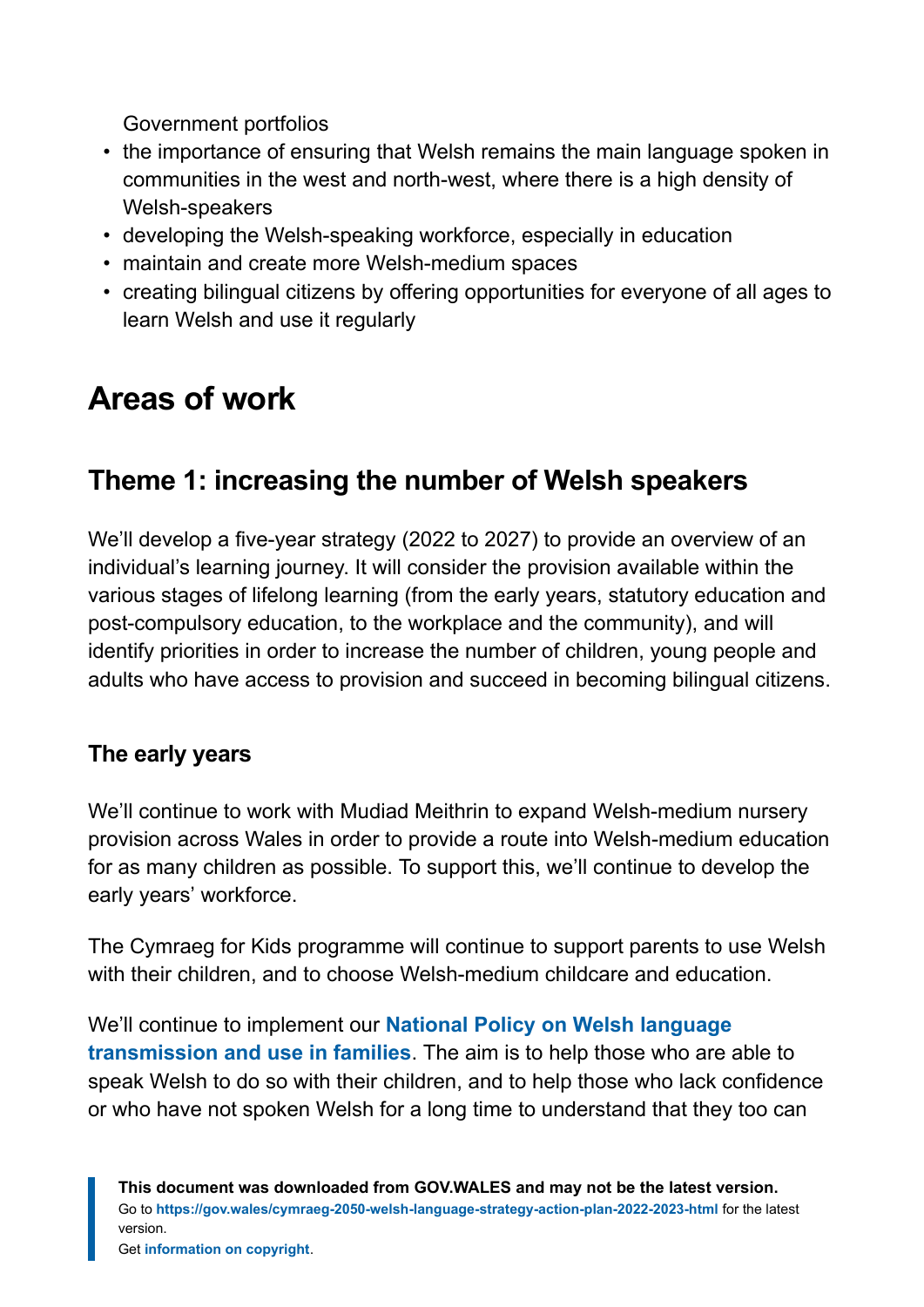speak Welsh with their children.

## **Statutory education**

#### **Welsh Language Education Bill**

The 'Cymraeg 2050 Work Programme (2021 to 2026)' commits us to introducing a Welsh Language Education Bill during the course of the sixth Senedd. Work to develop the Bill will continue during 2022 to 2023.

#### **Welsh in Education Strategic Plans**

The Welsh in Education Strategic Plans (WESPs) continue to be a basis for planning Welsh-medium education across Wales. We'll approve the new 10-year plans during this period, and will work with local authorities to refine and then implement their WESPs for the next decade. The aim is for all new 10-year WESPs to be operational from September 2022.

We and the local authorities will use our **[Guidance on school categories](https://gov.wales/school-categories-according-to-welsh-medium-provision) [according to Welsh-medium provision](https://gov.wales/school-categories-according-to-welsh-medium-provision)** as part of this work. This will help to offer more clarity on the expected linguistic progress and outcomes for pupils according to the teaching medium of schools. In turn, it will support parents to make informed decisions about their children's education. It will also encourage and support schools to increase their Welsh-language provision.

Welsh-medium capital funding will continue to support the efforts of local authorities in implementing their WESPs. A £30m funding round will be available during 2022 to 2023 to increase Welsh-medium statutory education provision across Wales.

Late immersion is an essential part of this picture and there are developments underway this year. We have invested £2.2m across all local authorities in Wales in order to facilitate the development or growth of Welsh-medium late immersion provision, and we intend to further support this work over the course of this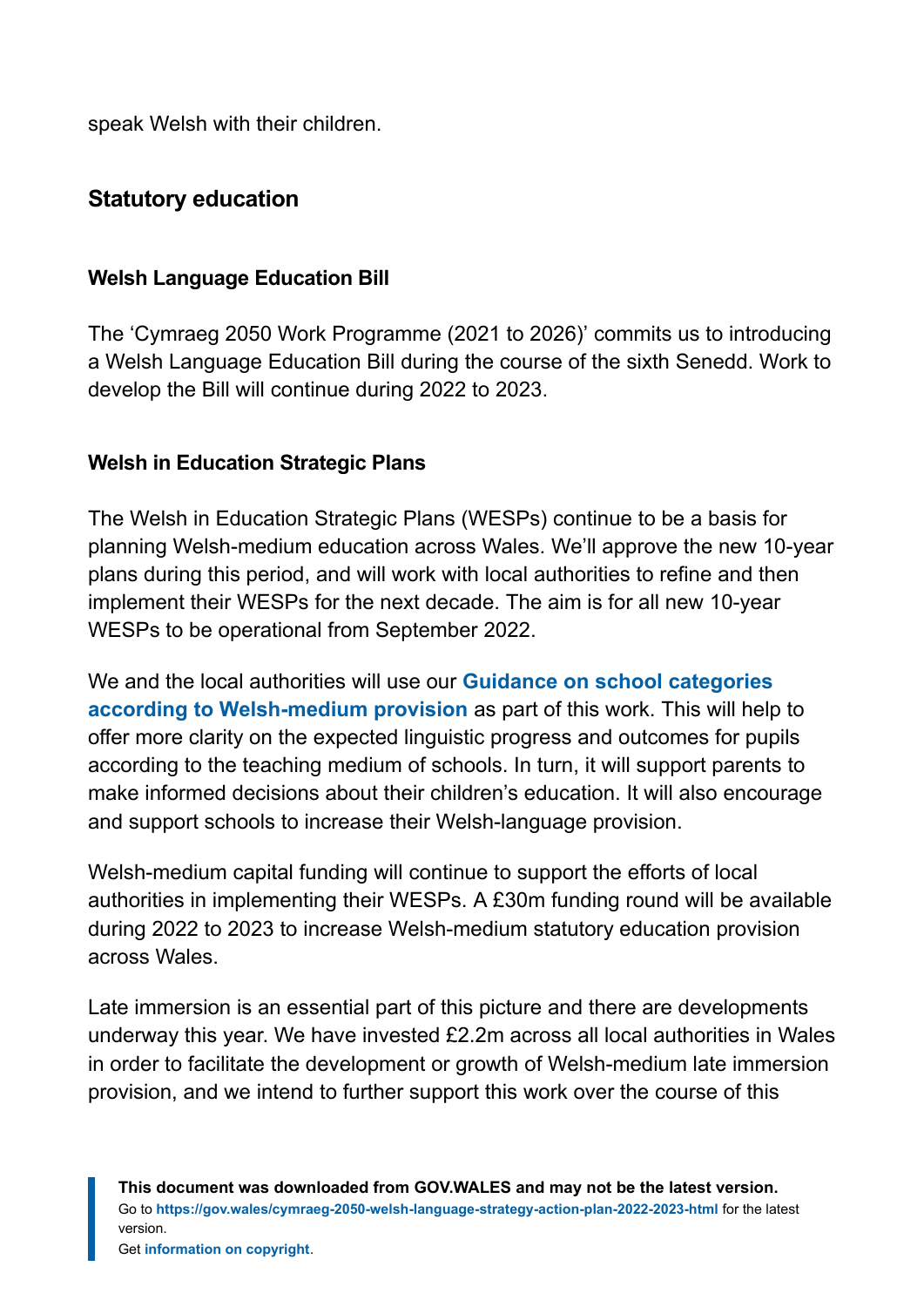Senedd term. With the support of regional education consortia where relevant, there are already instances of local authorities developing resources and training to enable staff to provide Welsh-medium late immersion teaching as well as developing projects to mitigate the effects of COVID-19 on learners in Welshmedium education. This will ensure that all newcomers to the language are given access to Welsh-medium education when needed and wherever they are along their learning journey.

#### **The new curriculum**

The Curriculum for Wales will be the basis for learning in all primary schools from September 2022 and in some secondary schools for learners in year 7.

In the Curriculum for Wales, progression in learning in all areas is presented as a continuum. For Welsh and for other languages, descriptions of learning express the progression of children aged 3 to 16 from starting with little or no language towards proficiency.

On 14 February 2022, a consultation was published on a non-statutory Framework for Welsh. The draft framework sets out experiences, knowledge and skills needed by learners in English-medium education in order to make progress in Welsh. Following the consultation, the Welsh Framework will be refined before publication in September 2022. The framework, along with supporting materials, resources and professional learning, will support schools to improve Welsh learning and teaching.

# **Post-compulsory education**

The Coleg Cymraeg Cenedlaethol will continue to develop higher education provision in line with their revised Academic Plan, and will work with Welsh universities to ensure that more Welsh-speaking students are able to follow some of their course in Welsh. The Coleg will also undertake two projects to support the Welsh Government's Welsh-language and bilingual teacher training agenda.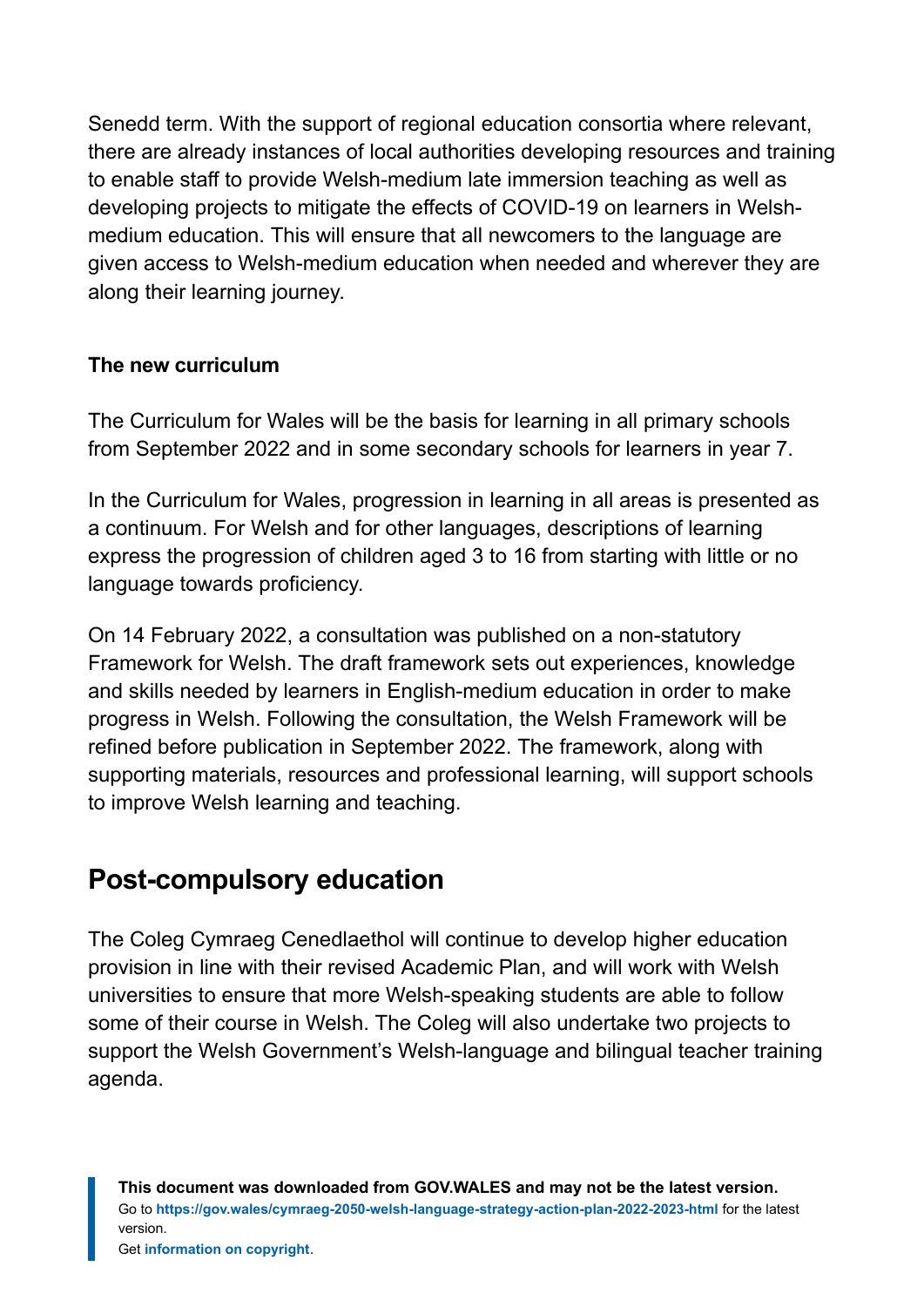The Coleg will build on strategic projects already completed to develop provision and capacity in further education colleges, extending opportunities for learners to study through the medium of Welsh and bilingually. In order to achieve this, the Coleg will work with strategic partners and the post-16 sector, establishing a sound infrastructure.

In 2022 to 2023, we'll allocate an additional £1.5m to the Coleg to expand the infrastructure of colleges and extend tailored support for the apprenticeships sector in partnership with the main providers in the field. The aim is to expand to further areas across further education colleges that will support establishments following COVID-19 to contribute to work to strengthen the sports and leisure sector and the early years care sector as well as expanding to the agricultural sector.

In the apprenticeships sector, the Coleg will support new strategic projects to develop capacity and expand provision in health and care, and childcare, as well as develop infrastructure to support the development of the Welsh language across organisations. In developing this structure, the intention is to enable more learners to speak Welsh and be confidently bilingual as they progress along their career paths.

The National Centre for Learning Welsh (the Centre) will continue to ensure that it builds on the growing interest in learning Welsh, providing a wide range of online and face-to-face courses where possible. The Centre will also develop Learn Welsh opportunities free of charge, specifically for 16 to 25 year olds. The Centre will also develop a new portal for workers in the education sector so that they can access free Welsh lessons at all levels.

The Centre will continue to run the Cymraeg Gwaith / Work Welsh project, with the provision varying from on-line self-study taster courses to intensive residential courses. As well as increasing the number of Welsh-speakers and the use of the language, Cymraeg Gwaith also allows bodies to provide better Welsh services to its users. It will also contribute to our agenda of increasing opportunities for people to use Welsh in the workplace.

The Centre will continue to maintain and develop its formal partnership with 'Say Something in Welsh' and 'Duolingo' to increase the provision and support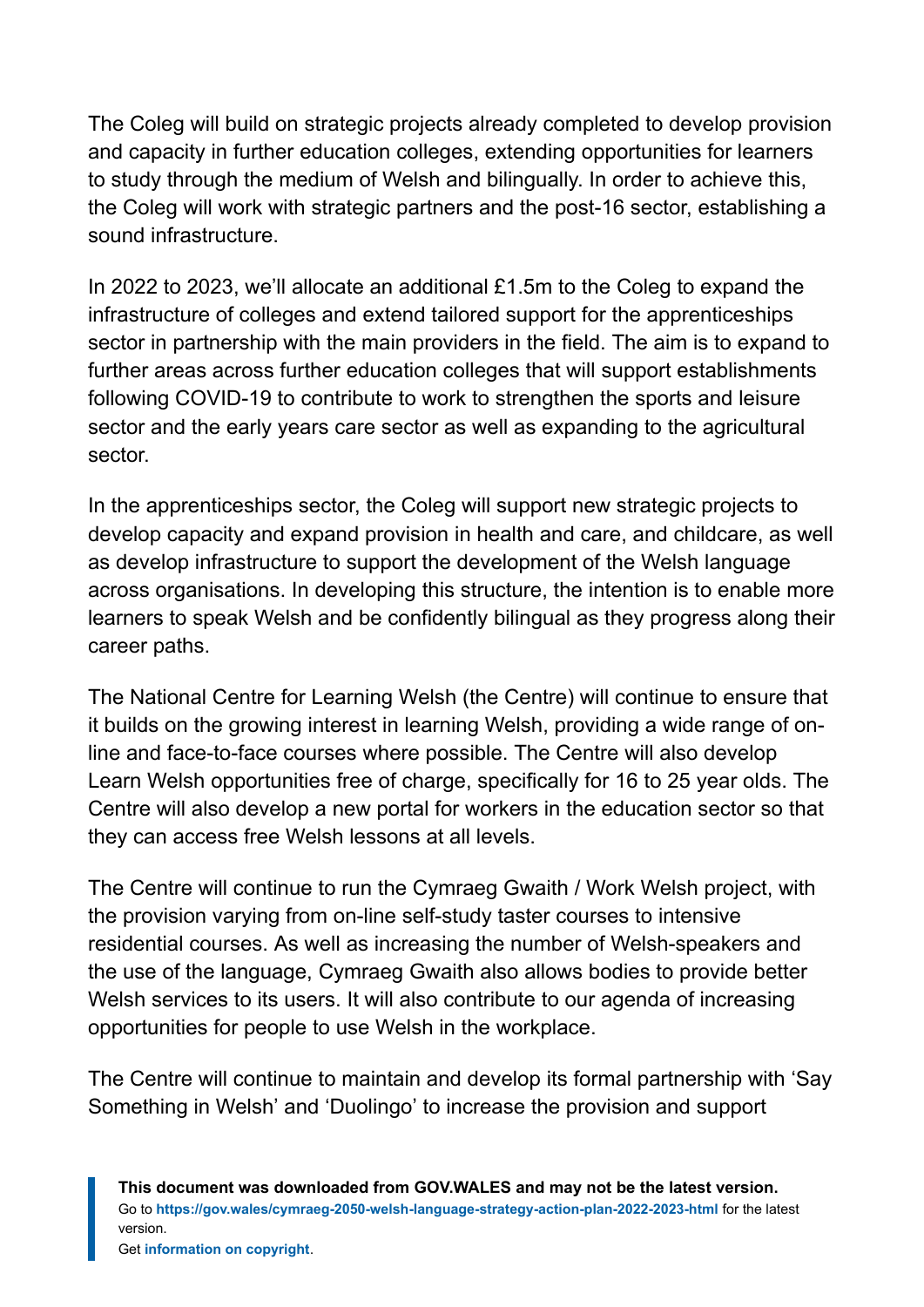available to those wanting to learn Welsh.

The Centre will lead a new pilot project to encourage young Welsh-speakers to return from universities to help teach Welsh in schools. The Centre will work with partners in the education sector to offer a training course for students at the end of the academic year. In future, the project will also include placements at secondary schools. It will hopefully attract young people into teaching and the Learn Welsh sector, as well as help increase the use of Welsh in schools.

# **Educational resources**

We'll continue with our programme to ensure that Welsh and bilingual educational resources are available to support all areas of learning and experience in the new curriculum for 3 to 16 year olds, as well as qualifications for 14 to 19 year olds. We will establish infrastructure which will ensure that resources are provided in Welsh and English simultaneously in future.

## **Teachers**

We'll publish a 10-year plan that will align with the 10-year period of the Welsh in Education Strategic Plans currently being prepared by local authorities. The plan is currently being developed in conjunction with a number of key stakeholders. It will address the following aims:

- increase the number of Welsh and Welsh-medium teachers
- increase the number of practitioners supporting learners through the medium of Welsh
- support the workforce to develop their Welsh language skills to ensure Welsh is used across the curriculum
- promote courses to improve language skills and boost confidence
- develop Welsh-medium leadership capacity and provide each leader with the skills to strategically plan Welsh language development within a culture of schools as learning organisations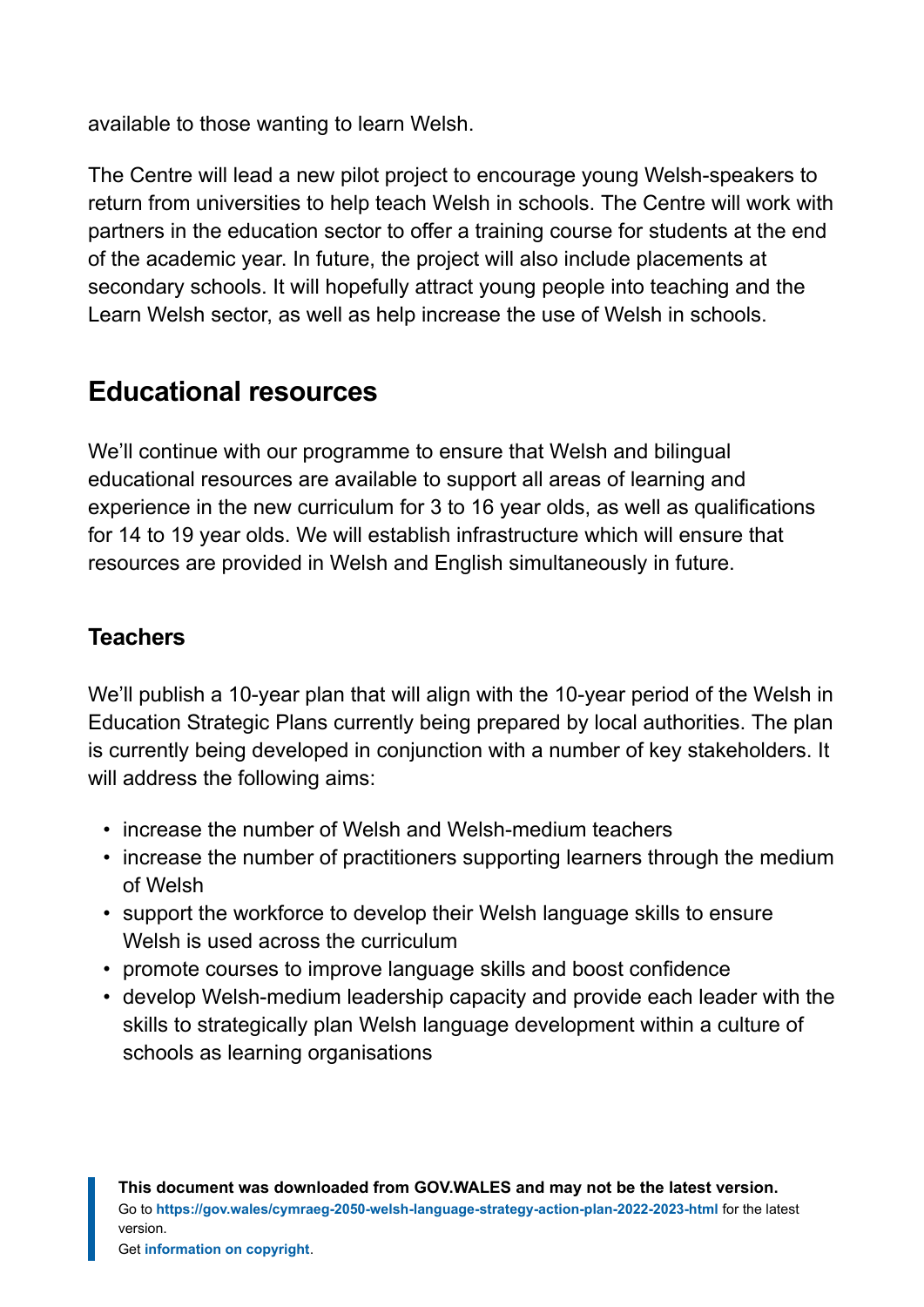# **Theme 2: increasing the use of Welsh**

We'll continue to work to increase the use of our language – to create opportunities for people to use Welsh every day: at home, in the workplace or in our communities – geographically or virtually.

# **Use of Welsh in the community**

We'll continue to implement our response to the recommendations found in '**[The](https://gov.wales/sites/default/files/statistics-and-research/2020-12/the-effects-of-covid-19-on-welsh-language-community-groups-survey-findings_1.pdf) [effects of COVID-19 on Welsh](https://gov.wales/sites/default/files/statistics-and-research/2020-12/the-effects-of-covid-19-on-welsh-language-community-groups-survey-findings_1.pdf) [language community groups](https://gov.wales/sites/default/files/statistics-and-research/2020-12/the-effects-of-covid-19-on-welsh-language-community-groups-survey-findings_1.pdf) [–](https://gov.wales/sites/default/files/statistics-and-research/2020-12/the-effects-of-covid-19-on-welsh-language-community-groups-survey-findings_1.pdf) [survey](https://gov.wales/sites/default/files/statistics-and-research/2020-12/the-effects-of-covid-19-on-welsh-language-community-groups-survey-findings_1.pdf) [findings.](https://gov.wales/sites/default/files/statistics-and-research/2020-12/the-effects-of-covid-19-on-welsh-language-community-groups-survey-findings_1.pdf)**' In doing so, we'll focus on community and economic development and the Welsh language, and address the new challenges and opportunities arising from COVID-19 in relation to maintaining and increasing the use of Welsh, specifically in the social and co-operative enterprises sector.

We'll continue to review the Grants Scheme to Promote and Facilitate the Use of the Welsh Language to ensure our grants scheme aligns with the objectives of 'Cymraeg 2050'*.*

We'll continue to offer grant support to various bodies in order to help achieve the objectives of 'Cymraeg 2050'*.* We look forward to seeing some of our largescale events returning in the form of live field events, with on-line elements too. These will include the National Eisteddfod in Tregaron, as well as the Urdd Eisteddfod in Denbighshire, which will be free of charge and will celebrate the Urdd's centenary. We'll expect our grant recipients to prioritise opportunities for people to use Welsh face-to-face, and will help organisations across our communities to restart their activities.

## **Welsh Language Transmission and Use in Families**

The aim of our Transmission Policy is to encourage and support families to use more Welsh and to pass the language from one generation to the next.

The **[2013 to 2015 Welsh Language Use Survey](https://gov.wales/sites/default/files/statistics-and-research/2018-12/160301-welsh-language-use-in-wales-2013-15-en.pdf)** clearly shows that using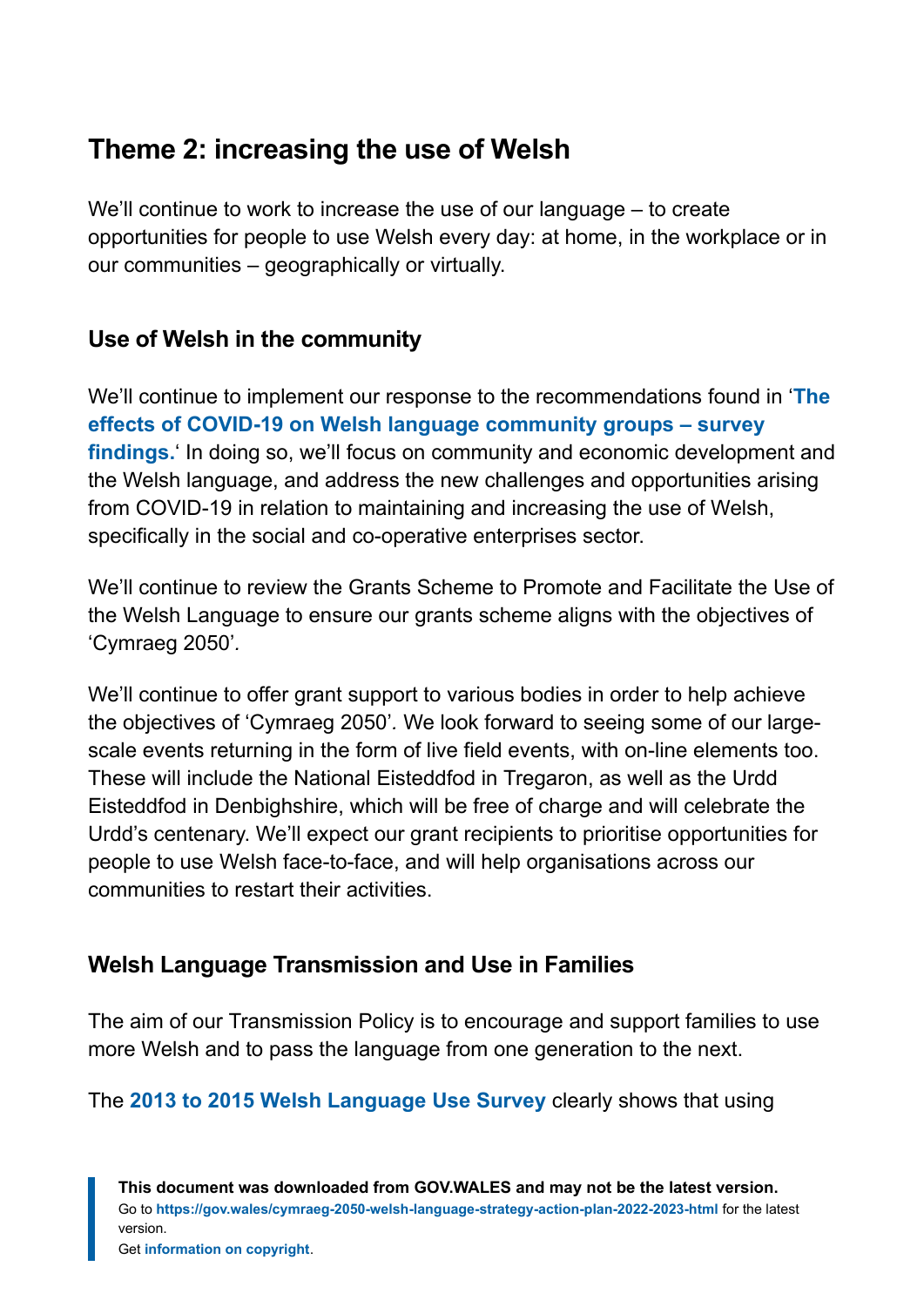Welsh at home as a child strongly influences the extent to which Welsh is used later in life.

In 2022 to 2023, we'll commission interventions to maintain and increase language transmission within families as part of the programme implementing this policy. These interventions will be based on behavioural change science.

Welsh Government programmes reach thousands of families of all kinds across many sectors. We'll work alongside other departments across Government to take advantage of the opportunities these programmes provide to support the transmission work.

# **Welsh Language Communities Commission**

Following the publication of 'Second Homes: Developing new policies in Wales' (March 2021), we stated our intention to establish a commission to consider the future of Welsh as a community language. The commission will lead on the socio-linguistic analysis of the language situation in our communities, developing a model to help policy developers with matters relating to the viability of the language. A key part of the work will be to consider the challenges Welsh language communities face and to foster a better understanding of the linguistic, socio-economic and social restructuring challenges faced as a result of COVID-19 and Brexit.

To inform this, the commission will analyse the results of the 2021 Census to obtain a better understanding of the linguistic change seen over the past decade. It will then consider what interventions are needed today, and will ensure future policy interventions are based on firm evidence.

A central element of the commission's work will be to develop models that help define areas of interest and linguistic sensitivity. This will offer an analysis of the support and interventions needed in these areas to safeguard the language, and how the interventions will be used together to ensure policy aims are achieved.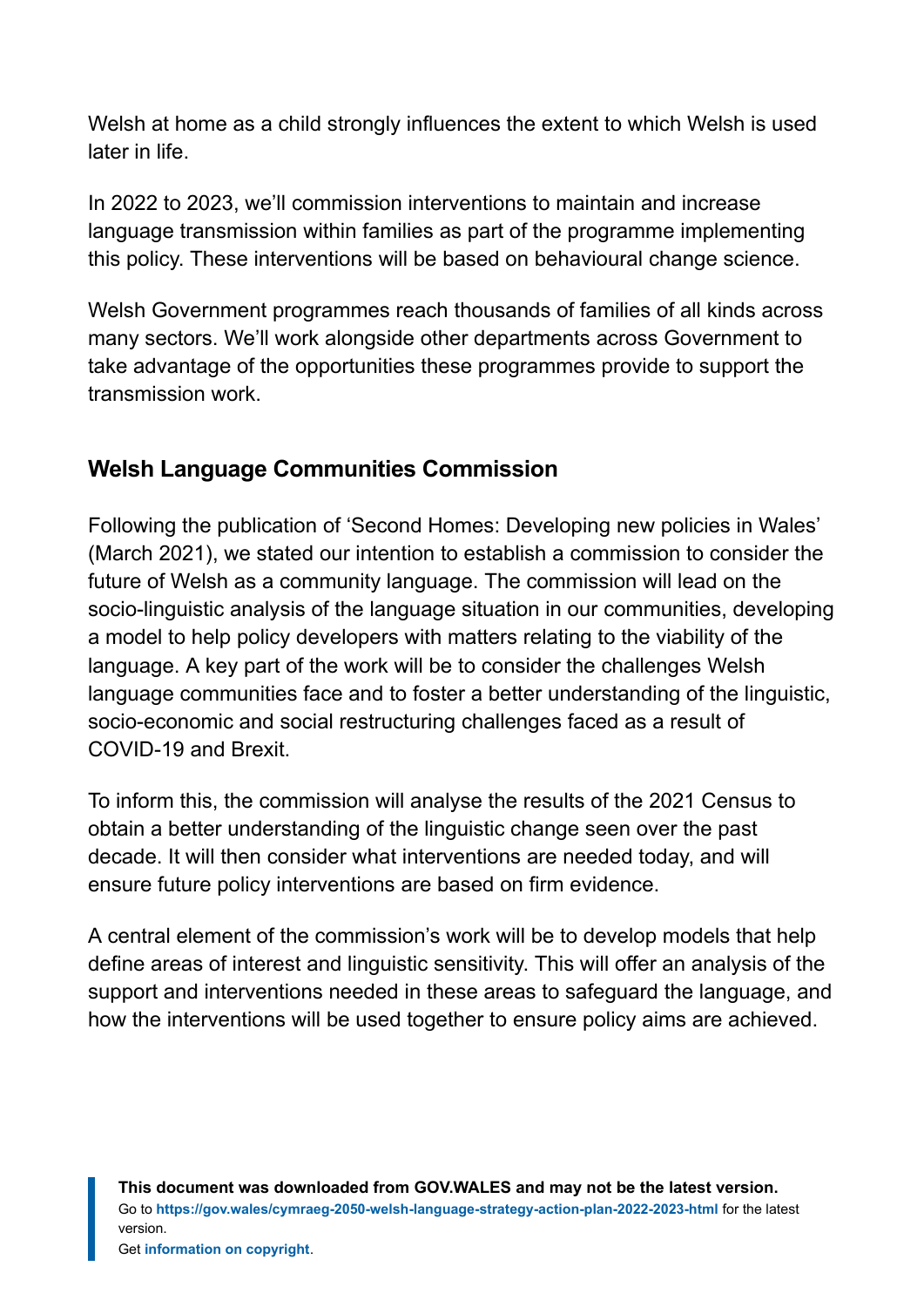# **Leading in a Bilingual Nation**

We'll continue with and develop our work on our Leading in a Bilingual Nation programme in conjunction with Academi Wales. This programme provides leaders of organisations with the opportunity to discuss how the spirit of 'Cymraeg 2050' can be embodied within their organisations.

## **Use of Welsh within the Welsh Government**

We'll build on the progress of the last two years in implementing the strategy in relation to the use of Welsh within the Government, '**[Cymraeg. It belongs to us](https://gov.wales/sites/default/files/pdf-versions/2021/10/3/1634738097/cymraeg-it-belongs-to-us-all.pdf) [all](https://gov.wales/sites/default/files/pdf-versions/2021/10/3/1634738097/cymraeg-it-belongs-to-us-all.pdf)**', in order to continue to realise the objectives of the strategy for 2020 to 2025. The aim of the work is to facilitate more use of Welsh in the workplace, and to encourage the organisation to operate increasingly through the medium of Welsh. This is part of a wider commitment by Welsh Government to lead by example, supporting more sponsored bodies, local authorities and the Welsh civil service to operate through the medium of Welsh.

#### **ARFer Programme**

We are funding Bangor University to implement the ARFer project – which is based on using linguistic 'pledges' in workplaces to increase the use of Welsh and foster the confidence of Welsh-speakers who, for whatever reason, do not speak Welsh together.

We'll continue to work with Bangor University as they further adapt the programme in response to the fact that workplaces have been transformed following COVID-19. The programme will be offered in a number of public bodies in north Wales and, indeed, the Welsh Government will also take part in the project.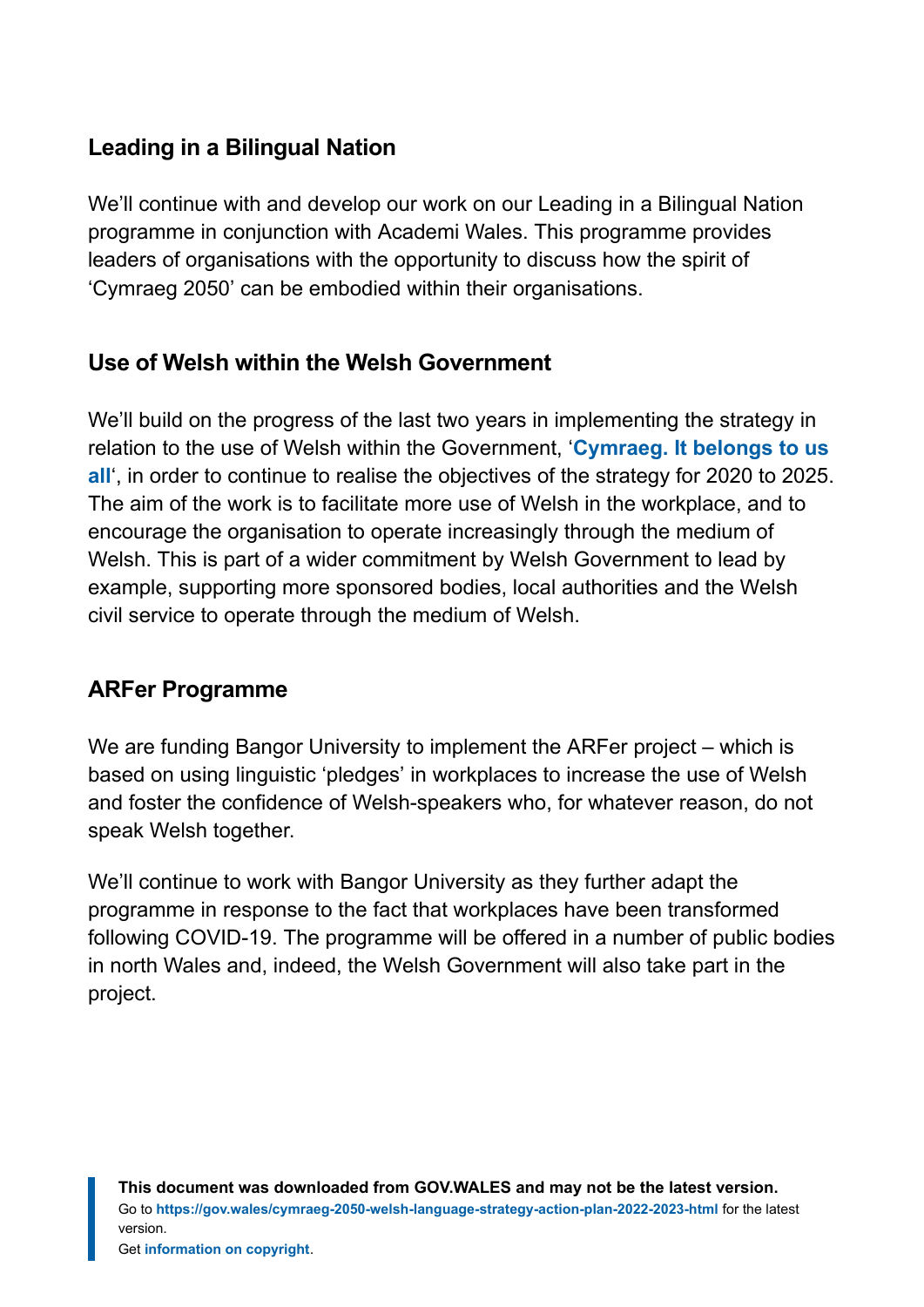## **Welsh Language Standards**

We'll work with the Welsh Language Commissioner to try to mitigate barriers in specifying Welsh Language Standards. In 2022 to 2023 we'll introduce regulations in the Senedd to make standards that are specifically applicable to health regulators and water companies, and begin the work of preparing standards for public transport and public bodies which are currently not within the standards system.

# **Theme 3: creating favourable conditions – infrastructure and context**

We'll continue to work in a variety of areas to build infrastructure that will create favourable conditions for the Welsh language to thrive so that everyone is given the opportunity to learn our language and use it.

#### **The economy**

We'll continue to collaborate with local authorities and other stakeholders on a series of actions arising from our Round Table on the Language and Economy. Following the publication of the draft **[Welsh Language Communities Housing](https://gov.wales/sites/default/files/consultations/2021-11/welsh-language-communities-housing-plan-consultation-doc.pdf) [Plan](https://gov.wales/sites/default/files/consultations/2021-11/welsh-language-communities-housing-plan-consultation-doc.pdf)**, we'll also expand the Round Table's remit to include housing. The Round Table will also look at the potential contribution of community and co-operative groups to the future of the Welsh language and a large number of other elements.

We'll review the evaluation report of the Arfor programme to consider opportunities to measure and expand interventions in relation to entrepreneurship, business growth, community resilience and the Welsh language.

**This document was downloaded from GOV.WALES and may not be the latest version.** Go to **<https://gov.wales/cymraeg-2050-welsh-language-strategy-action-plan-2022-2023-html>** for the latest version.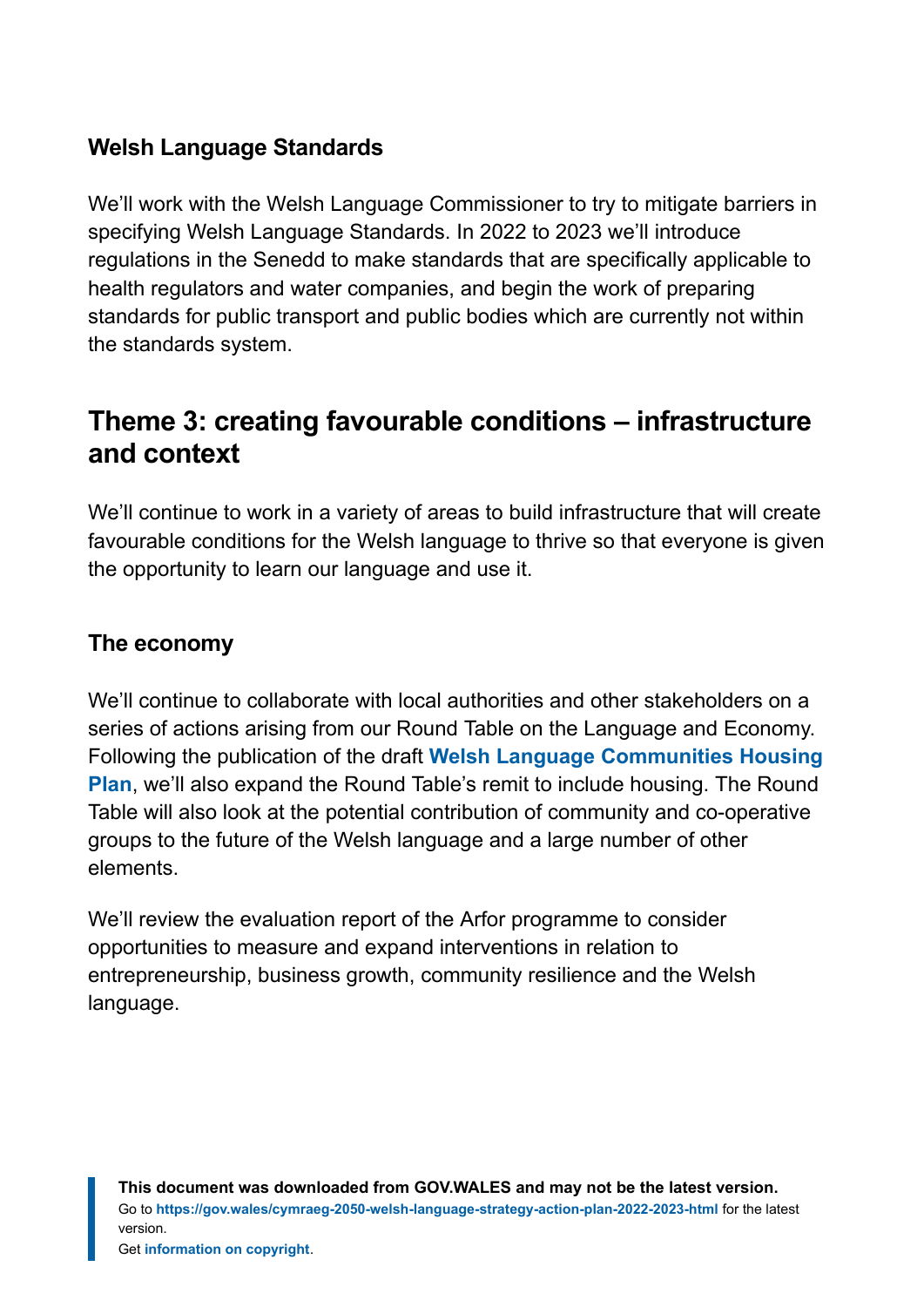# **Affordability of housing in Welsh language communities**

We'll analyse the responses to the recent consultation on the draft 'Welsh Language Communities Housing Plan'. We'll work across the Government to publish a final plan that will respond to the challenges facing communities in terms of lack of affordable housing for local people and the impact of second homes on our communities – especially in areas with a high density of Welshspeakers.

We'll contribute to the pilot scheme in the Dwyfor area by working on a number of interventions to support people to access the property market, to rent, and to bring long-term vacant homes back to local use.

We'll look at the planning system, the property system and the tax system as required to ensure affordable homes are available for people in their communities, with the aim of supporting the Welsh language to thrive in those communities. This work will be linked to the recommendations of '**[The effects of](https://gov.wales/sites/default/files/statistics-and-research/2020-12/the-effects-of-covid-19-on-welsh-language-community-groups-survey-findings_1.pdf) [COVID-19 on Welsh](https://gov.wales/sites/default/files/statistics-and-research/2020-12/the-effects-of-covid-19-on-welsh-language-community-groups-survey-findings_1.pdf) [language community groups](https://gov.wales/sites/default/files/statistics-and-research/2020-12/the-effects-of-covid-19-on-welsh-language-community-groups-survey-findings_1.pdf) [–](https://gov.wales/sites/default/files/statistics-and-research/2020-12/the-effects-of-covid-19-on-welsh-language-community-groups-survey-findings_1.pdf) [survey findings](https://gov.wales/sites/default/files/statistics-and-research/2020-12/the-effects-of-covid-19-on-welsh-language-community-groups-survey-findings_1.pdf)**' report.

# **Digital technology**

We'll build on our progres[s](https://gov.wales/sites/default/files/publications/2020-12/welsh-language-technology-action-plan-progress-report-2020.pdf) to date with our **[Welsh language technology action](https://gov.wales/sites/default/files/publications/2020-12/welsh-language-technology-action-plan-progress-report-2020.pdf) [plan](https://gov.wales/sites/default/files/publications/2020-12/welsh-language-technology-action-plan-progress-report-2020.pdf)[.](https://gov.wales/sites/default/files/publications/2018-12/welsh-language-technology-and-digital-media-action-plan.pdf)** During 2022 to 2023, we'll continue to improve the provision of Welsh language speech technology and work with the business sector to ensure the use of the language technology components we've already created.

## **Linguistic infrastructure**

We'll build on the **[consultation on a draft linguistic infrastructure policy](https://gov.wales/national-policy-welsh-linguistic-infrastructure)** [h](https://gov.wales/national-policy-welsh-linguistic-infrastructure)eld during 2021, using the responses to develop the first steps of a project to create a more strategic and co-ordinated structure for Welsh language linguistic infrastructure. The ultimate aim is to make it easier for everyone to know where to access support when using Welsh.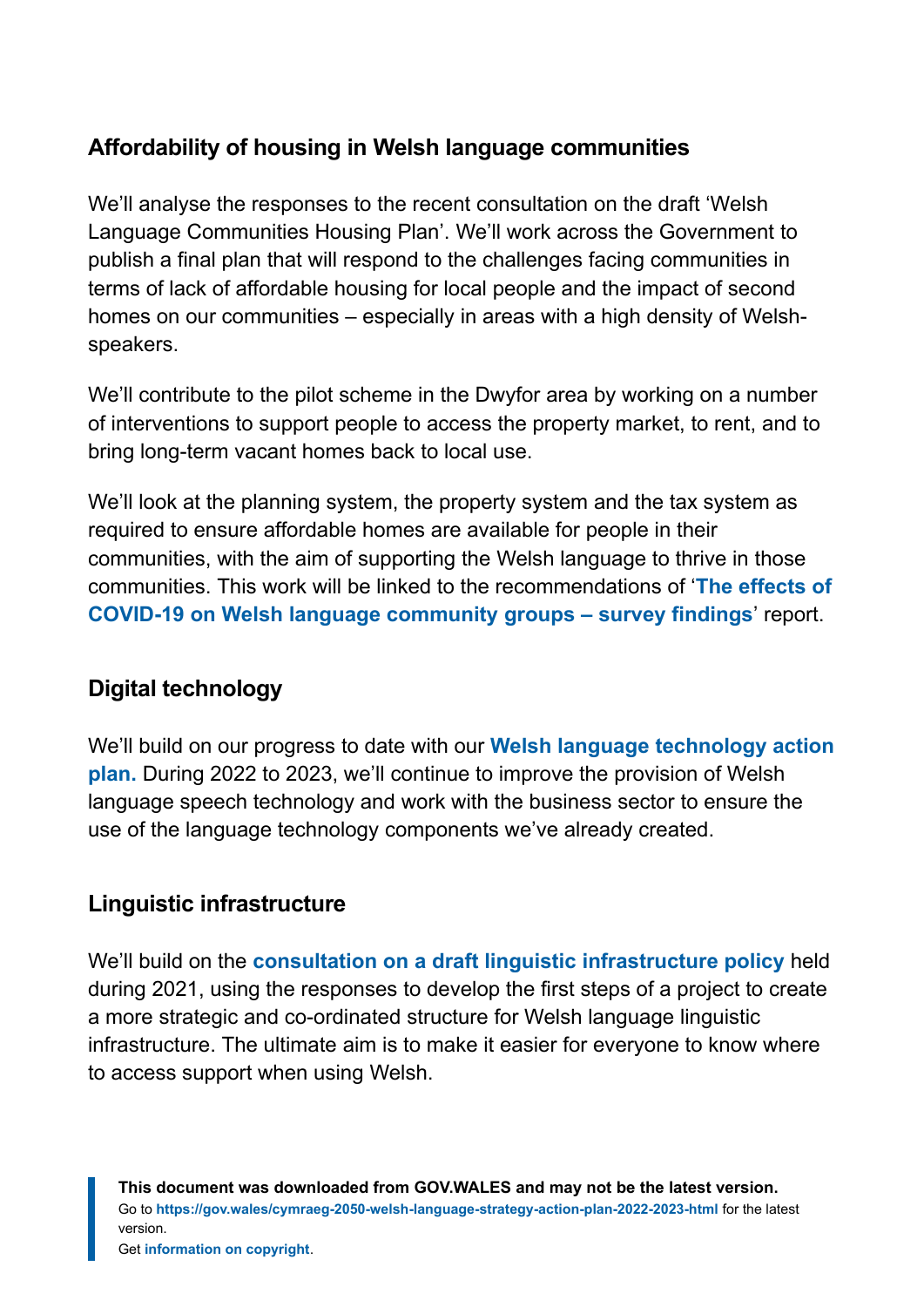#### **Welsh place names**

During 2022 to 2023, the Welsh Government will continue to co-operate extensively in this area, and the consultation on **[Welsh Language](https://gov.wales/sites/default/files/consultations/2021-11/welsh-language-communities-housing-plan-consultation-doc.pdf) [Communities Housing Plan](https://gov.wales/sites/default/files/consultations/2021-11/welsh-language-communities-housing-plan-consultation-doc.pdf)**, that closed on 22 February 2022, will feed into that process. It includes a number of proposals in relation to house names, and asked what kind of local interventions people want to see to promote the importance of Welsh place names, encourage people to keep them and ensure the Welsh language continues to be visible in our communities.

The names of land and property holdings, including farms and houses, are often historical names, and many are recorded in the **[List of Welsh Historic Place](https://historicplacenames.rcahmw.gov.uk/) [Names](https://historicplacenames.rcahmw.gov.uk/)**, maintained on behalf of Welsh Ministers by the Royal Commission on the Ancient and Historical Monuments of Wales. The Commission has convened a Task and Finish Group to assess the effectiveness of the List since it was launched, and to consider how it can be improved. The Group will report during the first quarter of 2022, and offer recommendations that will inform not only the next steps in developing this essential resource, but which will influence the field more broadly.

## **Wales and the wider world**

We'll continue to promote the Welsh language on the international stage. This will include playing a leading role in international networks on linguistic planning, such as the Network to Promote Linguistic Diversity (NPLD), the British-Irish Council and UNESCO's Decade of Indigenous Languages 2022 to 2032.

We'll continue to highlight the importance of the Welsh language and our bilingualism as we promote Wales internationally, as part of our International Strategy.

We'll also work with the Urdd on the 2022 Peace and Goodwill Message – this year's theme will be Climate Change.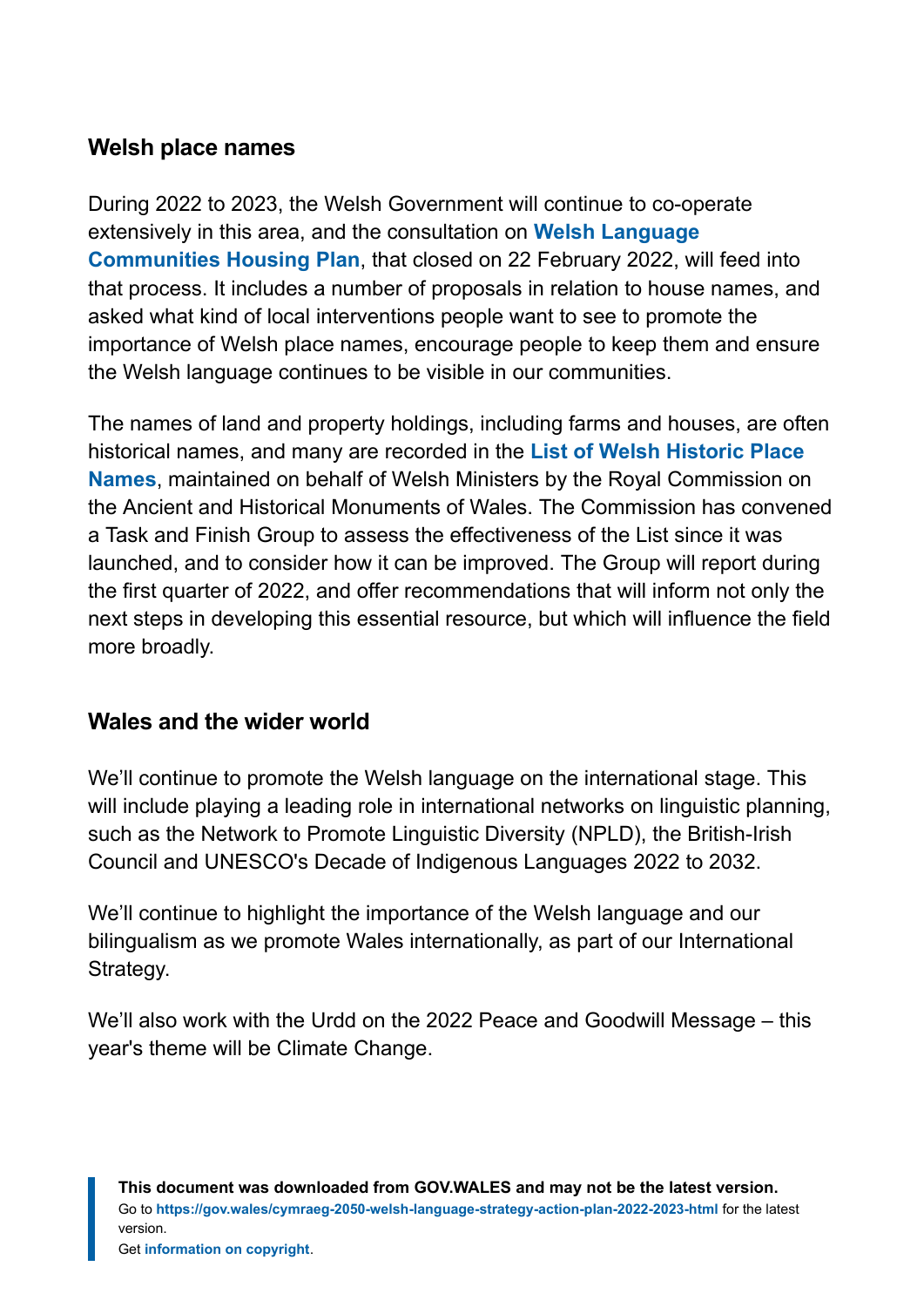## **Racial and ethnic equality**

The Government will be consulting on a Race Equality Action Plan during the spring and summer. The Plan will include a number of proposals to ensure that considerations in relation to racial and ethnic equality are embedded further still in our work, including access to the language. We'll also ensure that the antiracism agenda is fully adopted by all of our partners involved in delivering 'Cymraeg 2050'.

The Equality, Diversity and Inclusion Sub-group of the Welsh Language Partnership Council will continue to focus on race and ethnicity.

We'll continue to develop Welsh terminology in the area of race and ethnicity, and will share vocabulary with users across Wales in order to facilitate honest discussion on this topic.

The National Centre for Learning Welsh will continue to run a 'Croeso i bawb' taster course, providing opportunities for refugees and asylum seekers to learn Welsh on courses especially tailored for them. The Centre will also support 'Say Something in Welsh' to provide an e-learning resource so that some refugees and asylum seekers can learn Welsh through their first language.

#### **Broadcasting**

We'll begin the work of developing the broadcasting and media commitments set out in the Co-operation Agreement, and explore the possibility of creating a shadow Broadcasting and Communications Authority for Wales. This includes work to support a framework for Wales that meets our needs and ambitions for the Welsh language.

#### **Culture**

We'll develop a new culture strategy which reflects Wales in all its diversity, ensuring that the Welsh Government works strategically towards the delivery of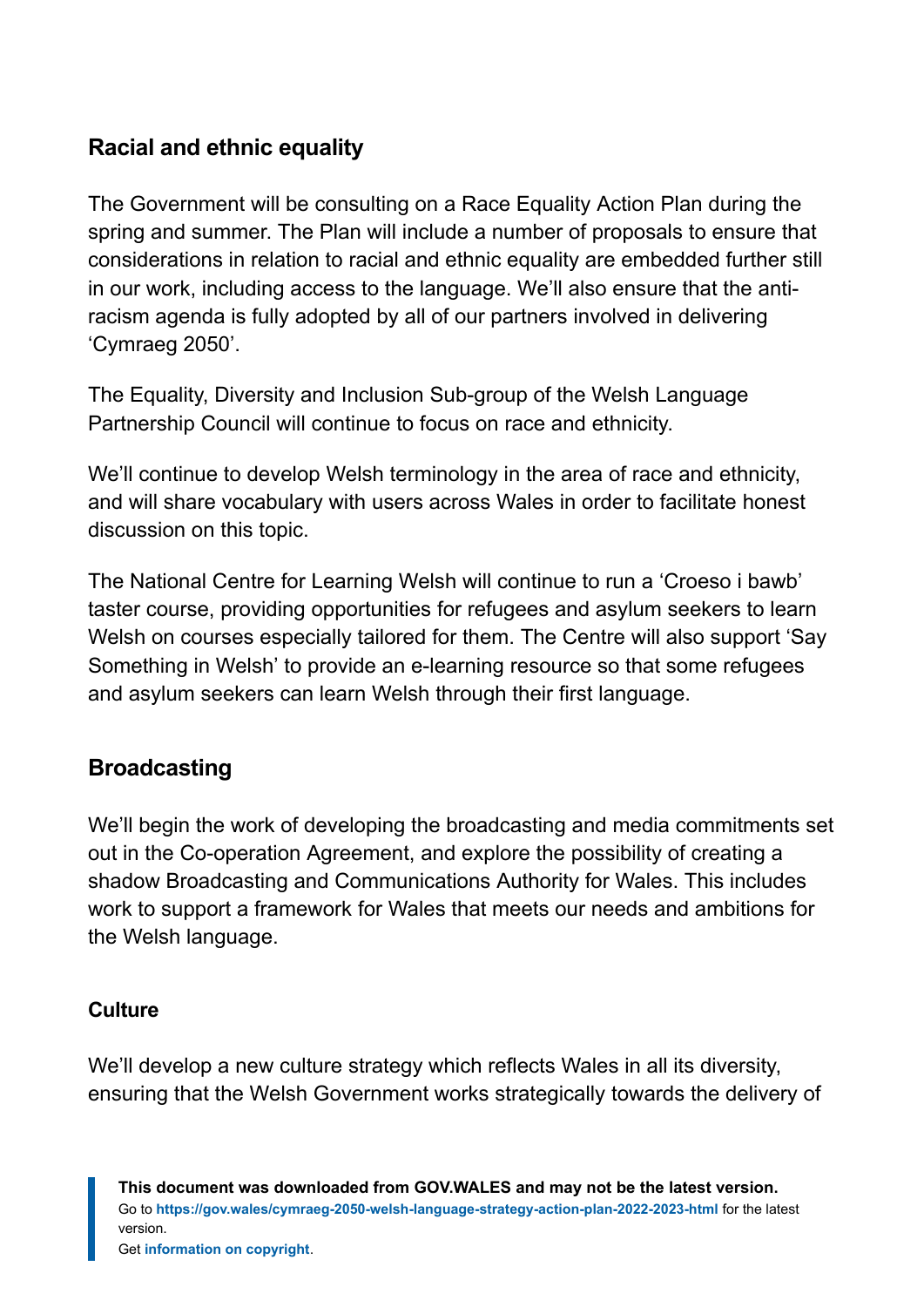the sixth pillar of the Well-being of Future Generations (Wales) Act 2015: *a* 'Wales of vibrant culture and thriving Welsh language', and, in so doing, engages deeply and meaningfully with the arts, culture and heritage sectors. This will be taken forward as a priority in 2022. The precise priorities of the strategy will be agreed in close consultation with the sectors.

Our public bodies have received new remit letters covering the full term of Government. These set out clear priorities in relation to the Welsh language, including our expectation for the Welsh language to be thoroughly embedded in all that they do, celebrating bilingualism and enabling the people of Wales to use the language as part of their everyday lives.

#### **Research and statistics**

We'll continue to expand our research and statistics evidence base as a foundation for implementing 'Cymraeg 2050'.

We'll put steps in place to evaluate 'Cymraeg 2050', so that we can understand our progress towards realising the strategy objectives.

The Office for National Statistics, responsible for running the census in Wales and England, plans to publish all of the data from the 2021 Census from the end of May 2022 onwards. Once data on the Welsh language is available, we'll analyse all results which are relevant to the language, and will consider updating the statistical trajectory for reaching a million Welsh-speakers by 2050.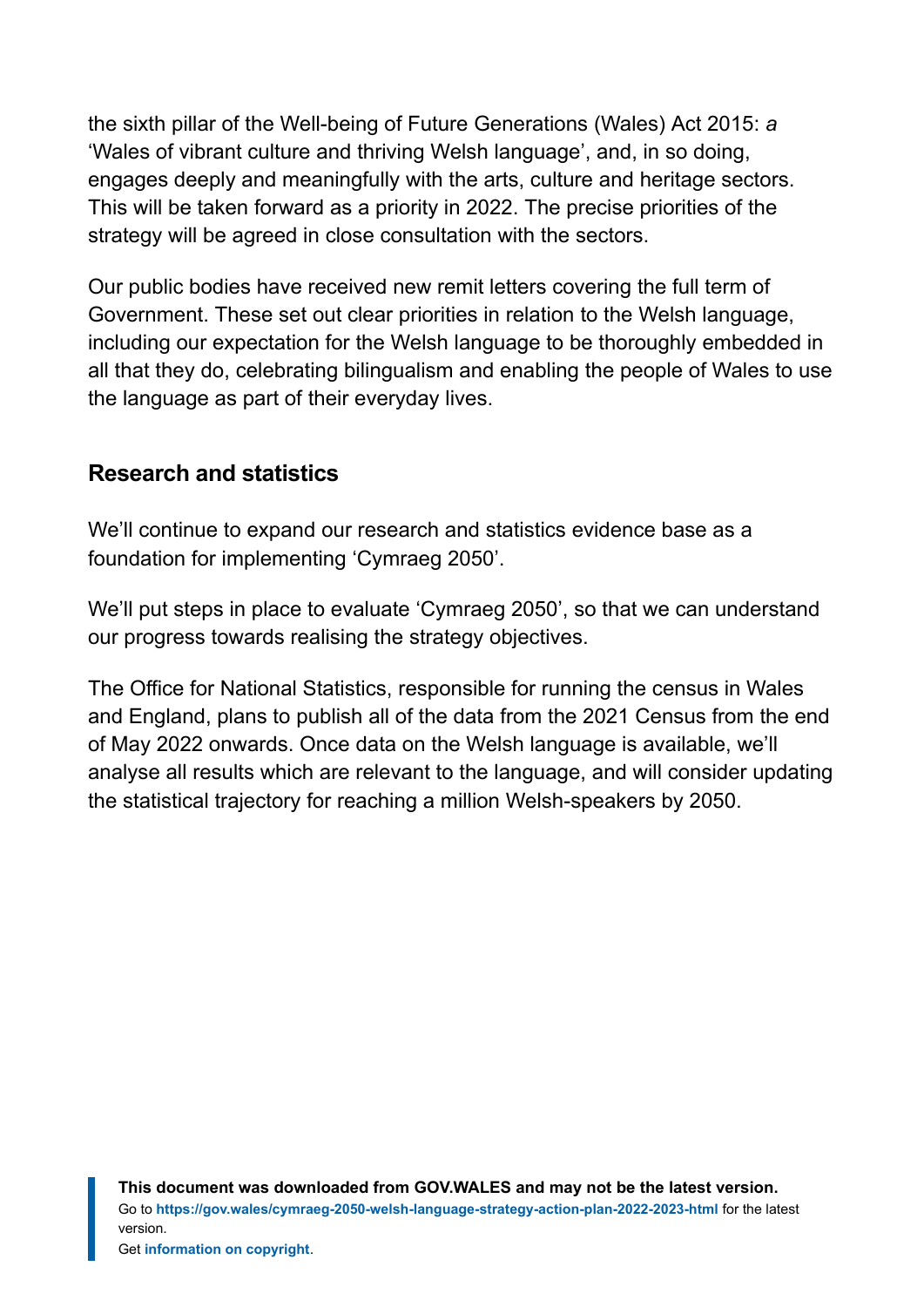# **About this document**

This document is a copy of the web page **[Cymraeg 2050: Welsh language](https://gov.wales/cymraeg-2050-welsh-language-strategy-action-plan-2022-2023-html) [strategy action plan 2022 to 2023](https://gov.wales/cymraeg-2050-welsh-language-strategy-action-plan-2022-2023-html)** downloaded.

Go to **[https://gov.wales/cymraeg-2050-welsh-language-strategy-action](https://gov.wales/cymraeg-2050-welsh-language-strategy-action-plan-2022-2023-html)[plan-2022-2023-html](https://gov.wales/cymraeg-2050-welsh-language-strategy-action-plan-2022-2023-html)** for the latest version.

This document may not be fully accessible, for more information refer to our **[accessibility statement](https://gov.wales/accessibility-statement-govwales)**.